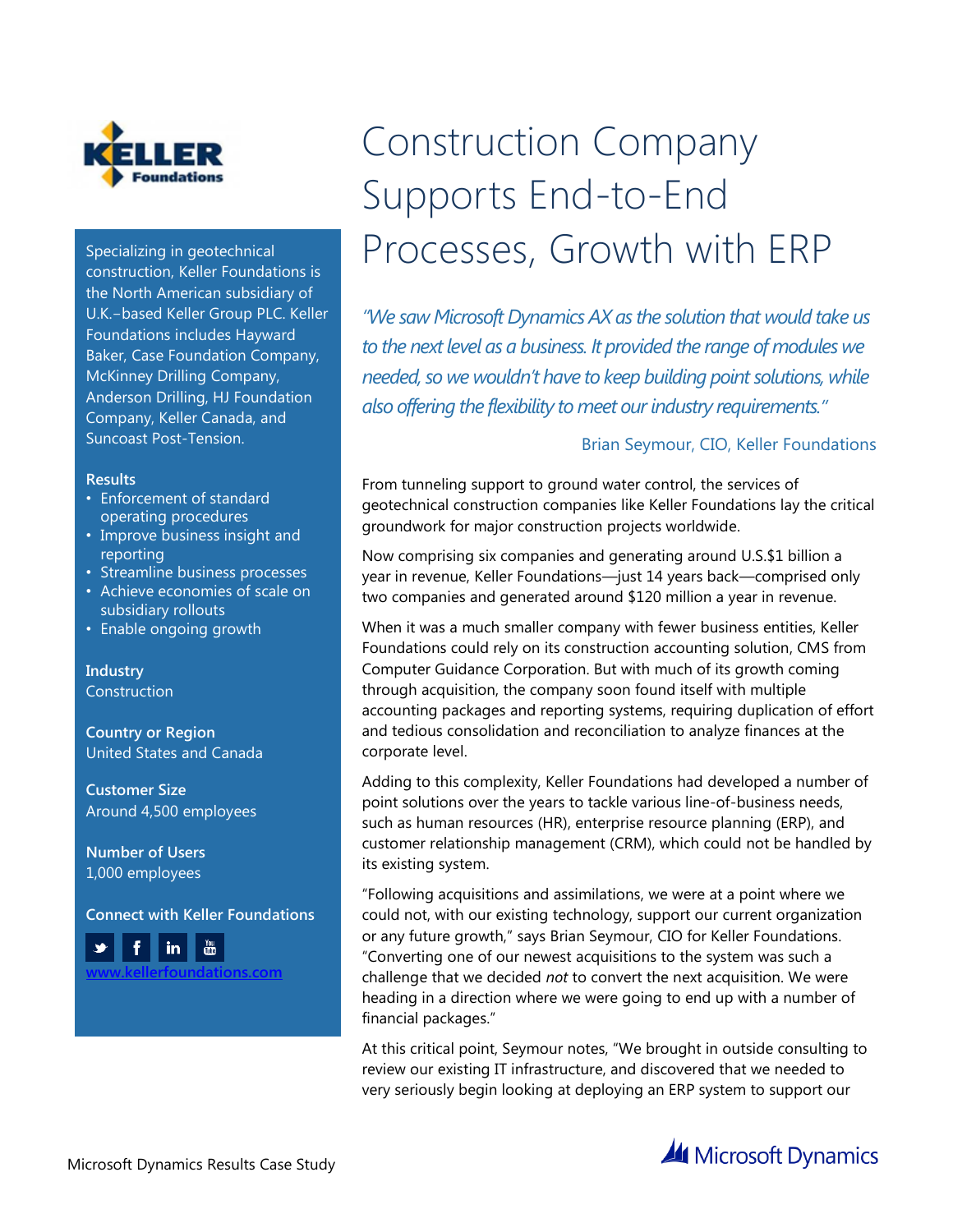

### Brian Seymour CIO

As assistant controller and then controller of Hayward Baker, a part of Keller Group, Brian Seymour helped lead the implementation of the company's construction accounting system.

Fourteen years later, as CIO of Keller Foundations, Seymour led the deployment of Microsoft Dynamics AX at the company. With the initial deployment taking only six months, Microsoft Dynamics AX now spans two of the company's largest subsidiaries, comprising over 60% of the total operation.

**Connect with Brian Seymour**in

growing organization. It was no longer about providing a corporate accounting package, but providing tools for all the operations, which had been neglected for quite some time."

## Choosing Microsoft Dynamics AX

Keller Foundations began to evaluate leading construction-oriented ERP packages, including those from CMiC, Viewpoint Construction, and Penta. The company also looked at the latest version of CMS. These smaller, construction-focused packages posed a problem, however. Explains Seymour, "Although we certainly had to fulfill the requirements of a construction business, our strategic goals were about meeting the needs of a complex enterprise, while providing a catalyst for organizational change through standard operating procedures enabled and enforced by the ERP."

Seymour also notes that as a significant portion of the Keller Group, he had concerns with putting a billion-dollar-a-year business in the hands of companies that were significantly smaller in comparison. Many of the applications that were strictly construction-focused offered few options to extend the functionality of the solution inherently. At the same time, Keller Foundations wanted to provide tools for all of its operations, not just accounting.

To support its myriad business needs, Keller Foundations then looked at Microsoft Dynamics AX on the suggestion of its parent company, which had reported success with other Microsoft Dynamics products in the UK and Australia. "We saw Microsoft Dynamics AX as the solution that would take us to the next level as a business," says Seymour. "It provided the range of modules we needed, so we wouldn't have to keep building point solutions, while also offering the flexibility to meet our industry requirements."

#### **Deploying Microsoft Dynamics AX**

Working with its Microsoft partner, and after developing core functional requirements across all areas and business units, Keller Foundations underwent an accelerated, six-month deployment of Microsoft Dynamics AX. The company went live with all aspects of the system at the start of 2011, and continued to tailor the system over the course of the following year to refine functions and improve efficiencies.

#### **Supporting Accounting and Operations**

With Microsoft Dynamics AX in place, Keller Foundations now supports the following key business functions, among others:

 **Project management and financial reporting.** Keller Foundations developed a project management dashboard that enables project managers to view all their projects and project costs, and then drill down into those costs to the individual invoice, or to the laborer and all their hours, or even to the equipment involved. Drawing on this information, the company can also perform weekly reporting on percent completion based on units of production. With all information

**Microsoft**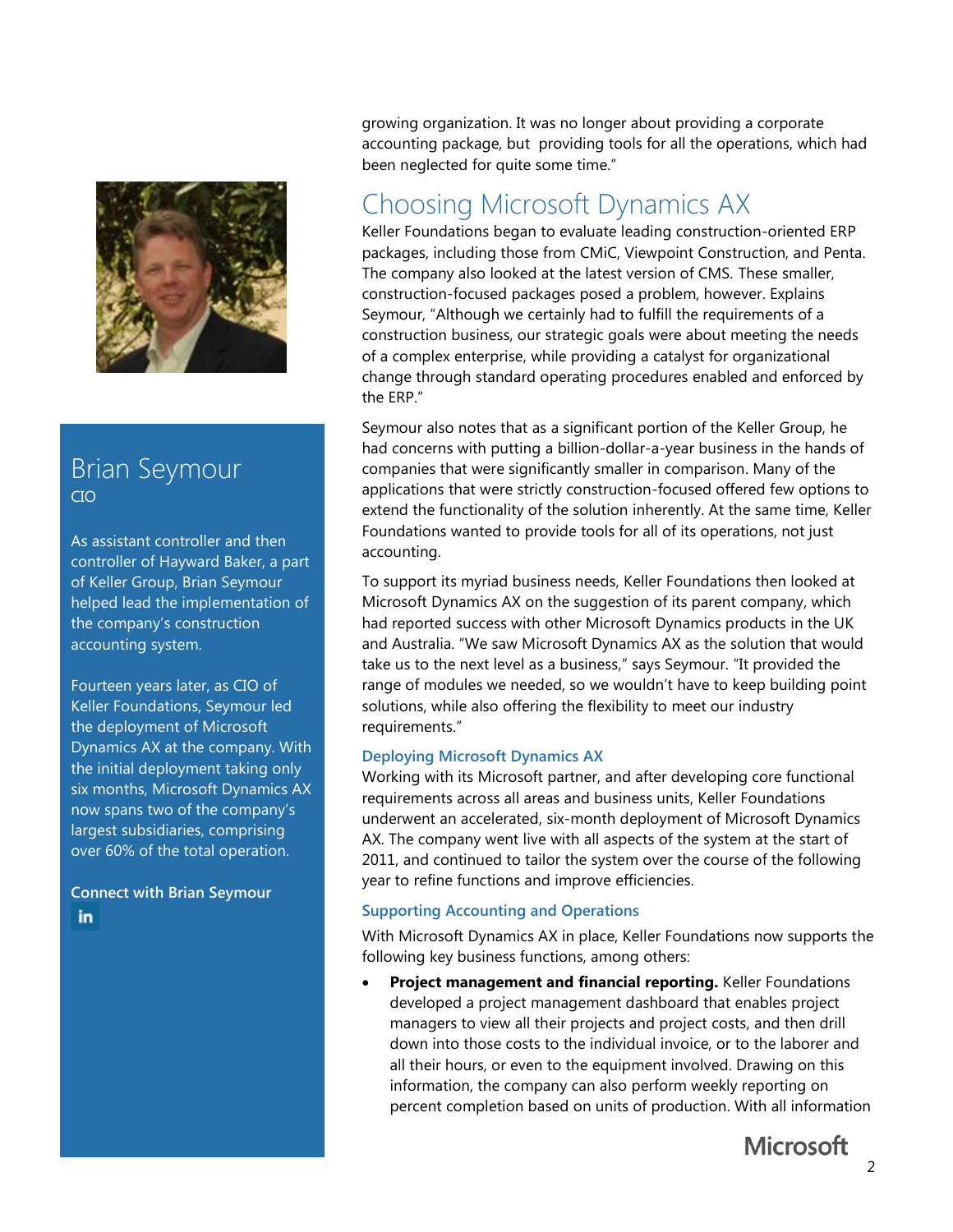*"From a purely IT perspective, it's about a week of work to configure a new business in Microsoft Dynamics. Then the business users undergo training, and they're able to start cutting checks in week one."*

> Brian Seymour, CIO, Keller Foundations

in one system, the company can report on finances with ease, whether for internal use or for tax purposes or according to U.S. or U.K. Generally Accepted Accounting Principles (GAAP).

- **HR and payroll.** Bringing its HR functions into Microsoft Dynamics AX from disparate applications reduced redundant data entry and the inherent possibility of errors. Keller also tailored the payroll capabilities to meet the requirements of each state jurisdiction as well as to account for the differences in rules for union and non-union employees. These changes alone will save Keller significant dollars by ensuring the accuracy of payments that were previously made through manual calculations, and by avoiding fines that resulted from mispayments to required entities.
- **CRM.** Keller Foundations rebuilt their existing internally developed CRM capabilities by using the CRM module in Microsoft Dynamics AX and will soon be using it to manage marketing campaigns. This not only ensures the accuracy of data but also allows staff to work in one system throughout all phases of a project life cycle.
- **Time-keeping.** Keller Foundations staff in the field record their time in Microsoft Excel spreadsheets. When they connect to the Internet, time-keeping information is uploaded to Microsoft Dynamics AX through Atlas, from Globe Software, which enables integration between Microsoft Dynamics AX and Microsoft Office, eliminating duplicate data entry.
- **Resource handling** Microsoft Dynamics AX currently tracks as many as 18,000 pieces of equipment, which can now be paid for by associating them directly to projects. The integrated resource management module ensures that highly specialized equipment can be used efficiently across all companies.
- **Purchasing.** When project managers kick off a new project and assign items to that project, they now initiate a workflow that sends the request for those items on to the next person for approval based on a defined hierarchy and approval limits. After they are approved, items are posted to inventory as received, and costs are recognized as used on the project.

# Benefits

With Microsoft Dynamics AX, Keller Foundations has the broad capabilities it needs to support a multi-company enterprise, while still having the specificity of a solution tailored to its industry. Since standardizing on Microsoft Dynamics AX, the company has improved business insight and significantly streamlined reporting. Keller Foundations has also used its ERP deployment as an opportunity to streamline a range of business processes, and has even achieved economies of scale in the deployment process itself as it brings more of its subsidiaries into the system and continues to grow.